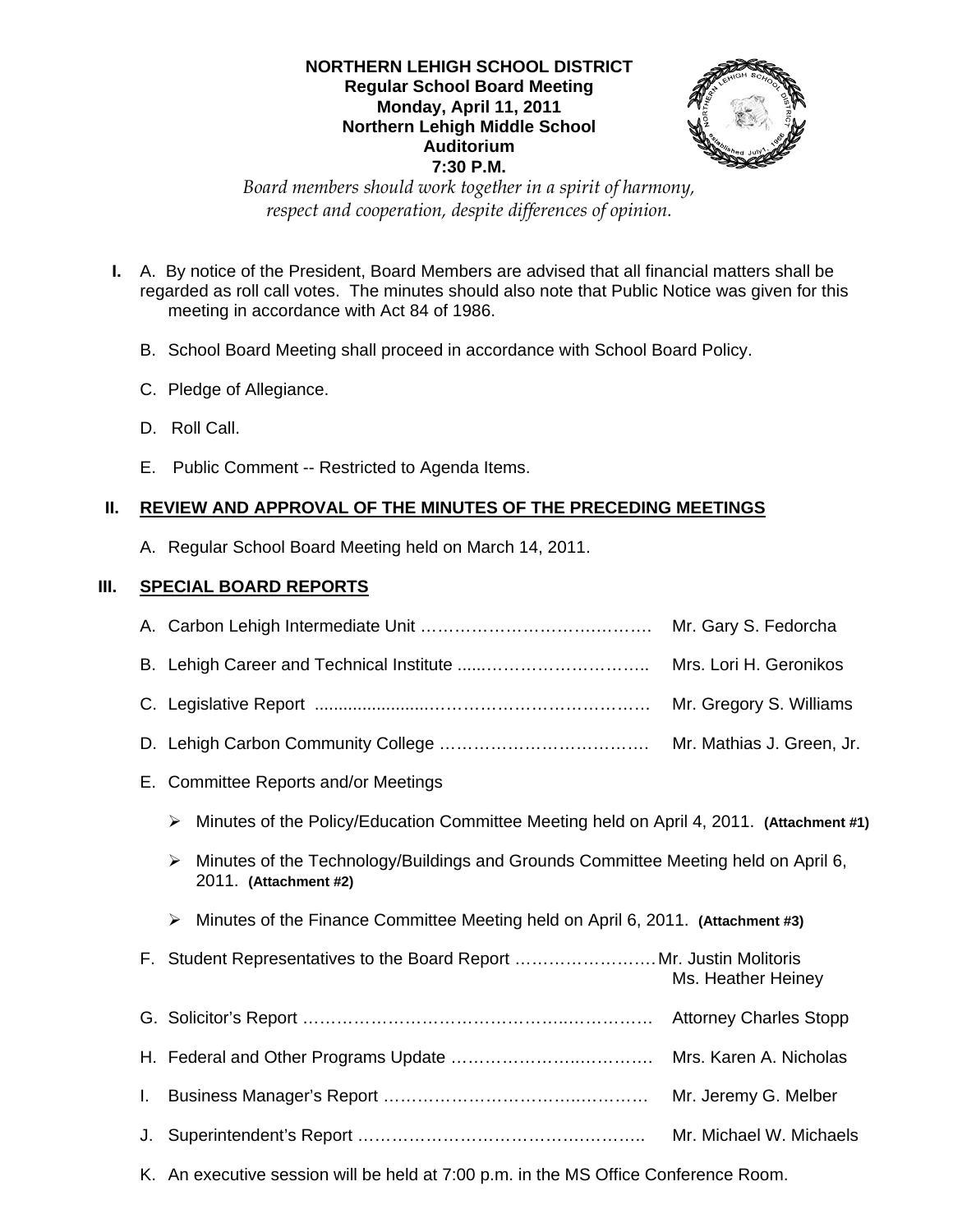### **IV. PERSONNEL**

#### A. Unpaid Leave of Absence

Approve the request of employee #3520 to take an Unpaid Leave of Absence beginning May 5, 2011 and continue until the end of the 2010-2011 school year. She was previously granted a Family Medical Leave which ends on April 29, 2011. She will be using her three personal days on May 2-4, 2011 prior to beginning her unpaid leave of absence. She plans to return to her current teaching position at the beginning of the 2011-2012 school year.

### B. Request for Inclusion in the 2010-2001 Retirement Incentive Plan

- 1. Approve the inclusion of Erwin Prutzman, High School Technology/Business Education Teacher, in the Northern Lehigh School District's 2010-2011 Retirement Incentive Plan adopted by the Board of Education on January 10, 2011.
- 2. Approve the inclusion of Joanne Perich, Peters Elementary 1<sup>st</sup> Grade Teacher, in the Northern Lehigh School District's 2010-2011 Retirement Incentive Plan adopted by the Board of Education on January 10, 2011.
- 3. Approve the inclusion of Linda Thompson, Peters Elementary Guidance Counselor, in the Northern Lehigh School District's 2010-2011 Retirement Incentive Plan adopted by the Board of Education on January 10, 2011.
- 4. Approve the inclusion of Barbara Mantz, Peters Elementary 1<sup>st</sup> Grade Teacher, in the Northern Lehigh School District's 2010-2011 Retirement Incentive Plan adopted by the Board of Education on January 10, 2011.
- 5. Approve the inclusion of Richard Green, Middle School PSSA Prep Teacher, in the Northern Lehigh School District's 2010-2011 Retirement Incentive Plan adopted by the Board of Education on January 10, 2011.
- 6. Approve the inclusion of Lana Schmidt, High School German Teacher, in the Northern Lehigh School District's 2010-2011 Retirement Incentive Plan adopted by the Board of Education on January 10, 2011.
- 7. Approve the inclusion of Karen Haberern, Slatington Elementary  $4<sup>th</sup>$  Grade Teacher, in the Northern Lehigh School District's 2010-2011 Retirement Incentive Plan adopted by the Board of Education on January 10, 2011.
- 8. Approve the inclusion of Andrea Fella, Slatington Elementary 3<sup>rd</sup> Grade Teacher, in the Northern Lehigh School District's 2010-2011 Retirement Incentive Plan adopted by the Board of Education on January 10, 2011.
- 9. Approve the inclusion of Debra Sanek, Peters Elementary Reading Specialist Teacher, in the Northern Lehigh School District's 2010-2011 Retirement Incentive Plan adopted by the Board of Education on January 10, 2011.
- 10. Approve the inclusion of David Clemmer, Middle School Librarian, in the Northern Lehigh School District's 2010-2011 Retirement Incentive Plan adopted by the Board of Education on January 10, 2011.
- 11. Approve the inclusion of Patricia Bollinger, Slatington Elementary 4<sup>th</sup> Grade Teacher, in the Northern Lehigh School District's 2010-2011 Retirement Incentive Plan adopted by the Board of Education on January 10, 2011.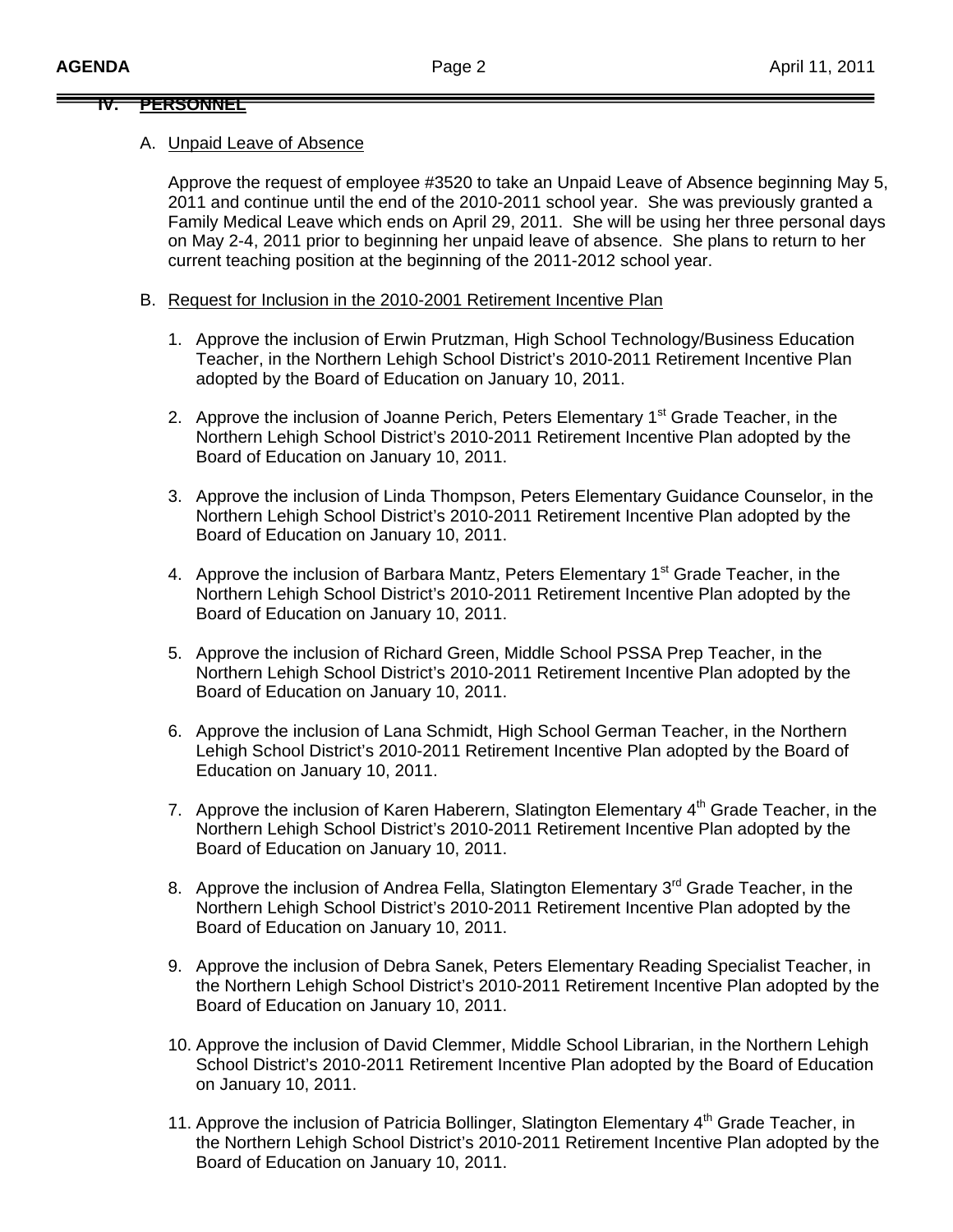### C. Resignations/Retirement

- 1. Accept the retirement resignation of Erwin Prutzman from his position as Technology/ Business Education Teacher, provided that the Board of Education approves his inclusion in the 2010-2011 Retirement Incentive Plan, effective the end of the work day of his contractual obligations for the 2010-2011 school year with the date being determined by the Board upon completion of any make-up days. At this time he will begin his retirement from the Northern Lehigh School District after 37 years of service.
- 2. Accept the retirement resignation of Joanne Perich from her position as 1<sup>st</sup> Grade Teacher, provided that the Board of Education approves her inclusion in the 2010-2011 Retirement Incentive Plan, effective June 30, 2011. At this time she will begin her retirement from the Northern Lehigh School District after 24 years of service.
- 3. Accept the retirement resignation of Linda Thompson from her position as Elementary Guidance Counselor, provided that the Board of Education approves her inclusion in the 2010-2011 Retirement Incentive Plan, effective June 30, 2011. At this time she will begin her retirement from the Northern Lehigh School District after 21 years of service.
- 4. Accept the retirement resignation of Barbara Mantz from her position as 1<sup>st</sup> Grade Teacher, provided that the Board of Education approves her inclusion in the 2010-2011 Retirement Incentive Plan, effective June 30, 2011. At this time she will begin her retirement from the Northern Lehigh School District after 37 years of service.
- 5. Accept the retirement resignation of Richard Green from his position as PSSA Prep Teacher, provided that the Board of Education approves his inclusion in the 2010-2011 Retirement Incentive Plan, effective the end of the work day of his contractual obligations for the 2010-2011 school year with the date being determined by the Board upon completion of any make-up days. At this time he will begin his retirement from the Northern Lehigh School District after 17 years of service.
- 6. Accept the retirement resignation of Lana Schmidt from her position as German Teacher, provided that the Board of Education approves her inclusion in the 2010-2011 Retirement Incentive Plan, effective August 15, 2011. At this time she will begin her retirement from the Northern Lehigh School District after 10 years of service.
- 7. Accept the retirement resignation of Karen Haberern from her position as  $4<sup>th</sup>$  Grade Teacher, provided that the Board of Education approves her inclusion in the 2010-2011 Retirement Incentive Plan, effective the end of the work day of her contractual obligations for the 2010-2011 school year with the date being determined by the Board upon completion of any make-up days. At this time she will begin her retirement from the Northern Lehigh School District after 39 years of service.
- 8. Accept the retirement resignation of Andrea Fella from her position as  $3<sup>rd</sup>$  Grade Teacher, provided that the Board of Education approves her inclusion in the 2010-2011 Retirement Incentive Plan, effective the end of the work day of her contractual obligations for the 2010-2011 school year with the date being determined by the Board upon completion of any make-up days. At this time she will begin her retirement from the Northern Lehigh School District after 34 years of service.
- 9. Accept the retirement resignation of Debra Sanek from her position as Reading Specialist Teacher, provided that the Board of Education approves her inclusion in the 2010-2011 Retirement Incentive Plan, effective June 30, 2011. At this time she will begin her retirement from the Northern Lehigh School District after 34 years of service.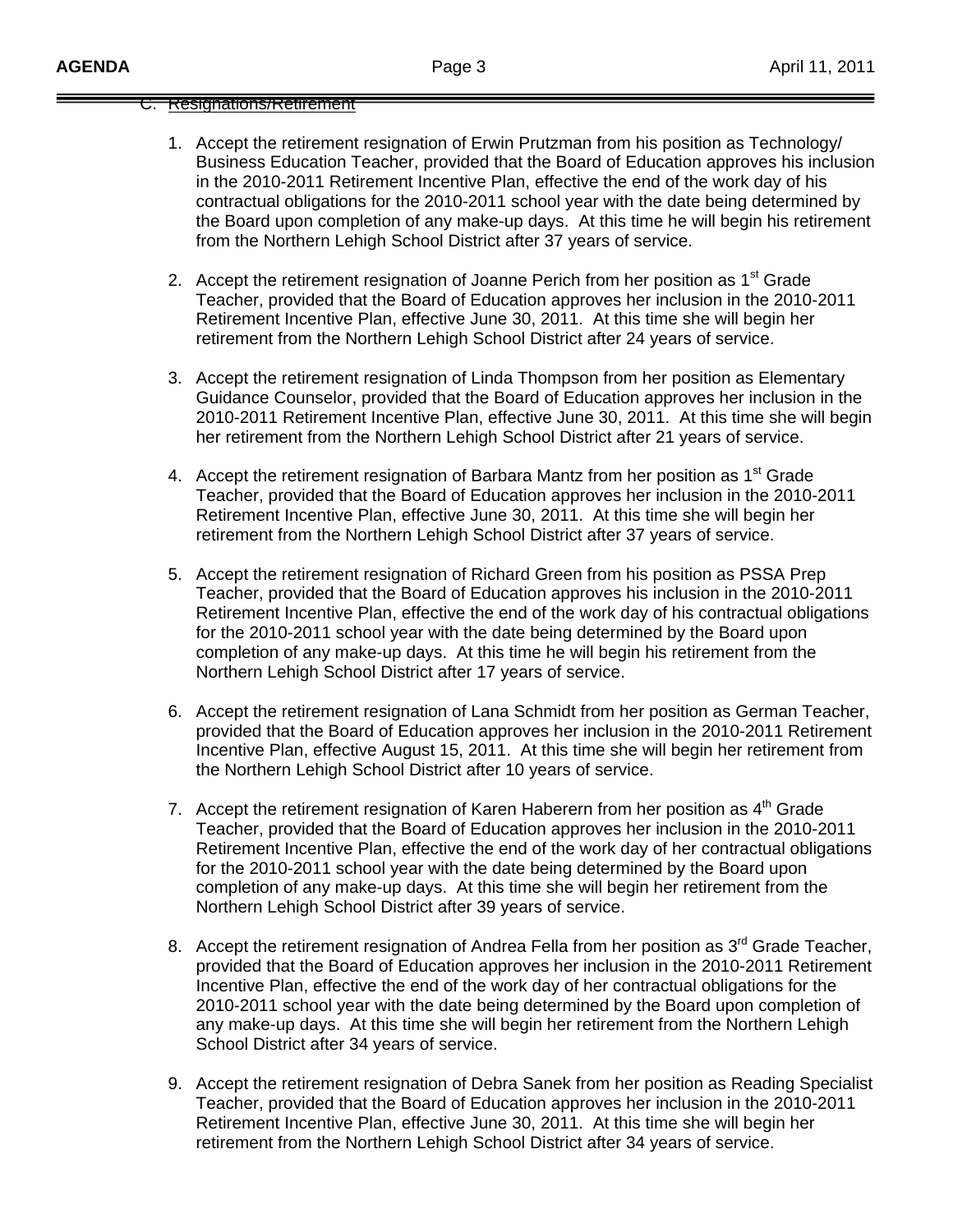- 10. Accept the retirement resignation of David Clemmer from his position as Middle School Librarian, provided that the Board of Education approves his inclusion in the 2010-2011 Retirement Incentive Plan, effective the end of the work day of his contractual obligations for the 2010-2011 school year with the date being determined by the Board upon completion of any make-up days. At this time he will begin his retirement from the Northern Lehigh School District after 44 years of service.
- 11. Accept the retirement resignation of Patricia Bollinger from her position as  $4<sup>th</sup>$  Grade Teacher, provided that the Board of Education approves her inclusion in the 2010-2011 Retirement Incentive Plan, effective the end of the work day of her contractual obligations for the 2010-2011 school year with the date being determined by the Board upon completion of any make-up days. At this time she will begin her retirement from the Northern Lehigh School District after 37 years of service.

### D. Retirement Date Changes

 Approve to amend the retirement effective date for the following professional employees as outlined below:

Suzanne Tobing – effective the end of the last contracted work day of the 2010-2011 school year

## E. Co-Curricular Appointments 2011-2012

| Jeff Miller                | Head Boy's Basketball Coach                | \$6,876.47 |
|----------------------------|--------------------------------------------|------------|
| Dennis Rehrig              | Assistant Boy's Basketball Coach           | \$4,469.03 |
| <b>Richard Mantz</b>       | Assistant Boy's Basketball Coach (JH)      | \$4,469.03 |
| <b>David Oertner</b>       | Head Girl's Basketball Coach               | \$6,876.47 |
| <b>Todd Herzog</b>         | <b>Head Wrestling Coach</b>                | \$6,876.47 |
| Ivan Chlebove              | <b>Assistant Wrestling Coach</b>           | \$4,469.03 |
| <b>Robert Marlatt</b>      | <b>Assistant Wrestling Coach (JH)</b>      | \$4,469.03 |
| LeAnn Hoch                 | <b>Cheerleading Advisor-Shared Stipend</b> | \$1,519.43 |
| Kathi Neff                 | <b>Cheerleading Advisor-Shared Stipend</b> | \$1,519.43 |
| <b>Richard Roberts III</b> | <b>MS Boy's Basketball</b>                 | \$3,008.18 |
| Jason Reinhard             | <b>MS Girl's Basketball Coach</b>          | \$4,380.42 |

### F. Co-Curricular Volunteers 2011-2012

| <b>Patrick Wanamaker</b>  | Assistant Boy's Basketball Coach |
|---------------------------|----------------------------------|
| <b>Richard Roberts IV</b> | Assistant Boy's Basketball Coach |
| Michael Mantz             | Assistant Boy's Basketball Coach |
| <b>Brent Herzog</b>       | <b>Assistant Wrestling Coach</b> |

### G. Co-Curricular Volunteers 2010-2011

Kyle Follweiler **Assistant Baseball Coach** 

### H. Game Workers 2010-2011

 Approve the following person as a Game Worker for the 2010-2011 school year. Game Workers consist of ticket sellers and takers, game announcers, scoreboard operators, timers, field judges, scorekeepers. Rate of pay is consistent with the rates approved on the 2010 - 2011 Supplementary Personnel Salary Schedule.

Nicholas Sander

I. Substitute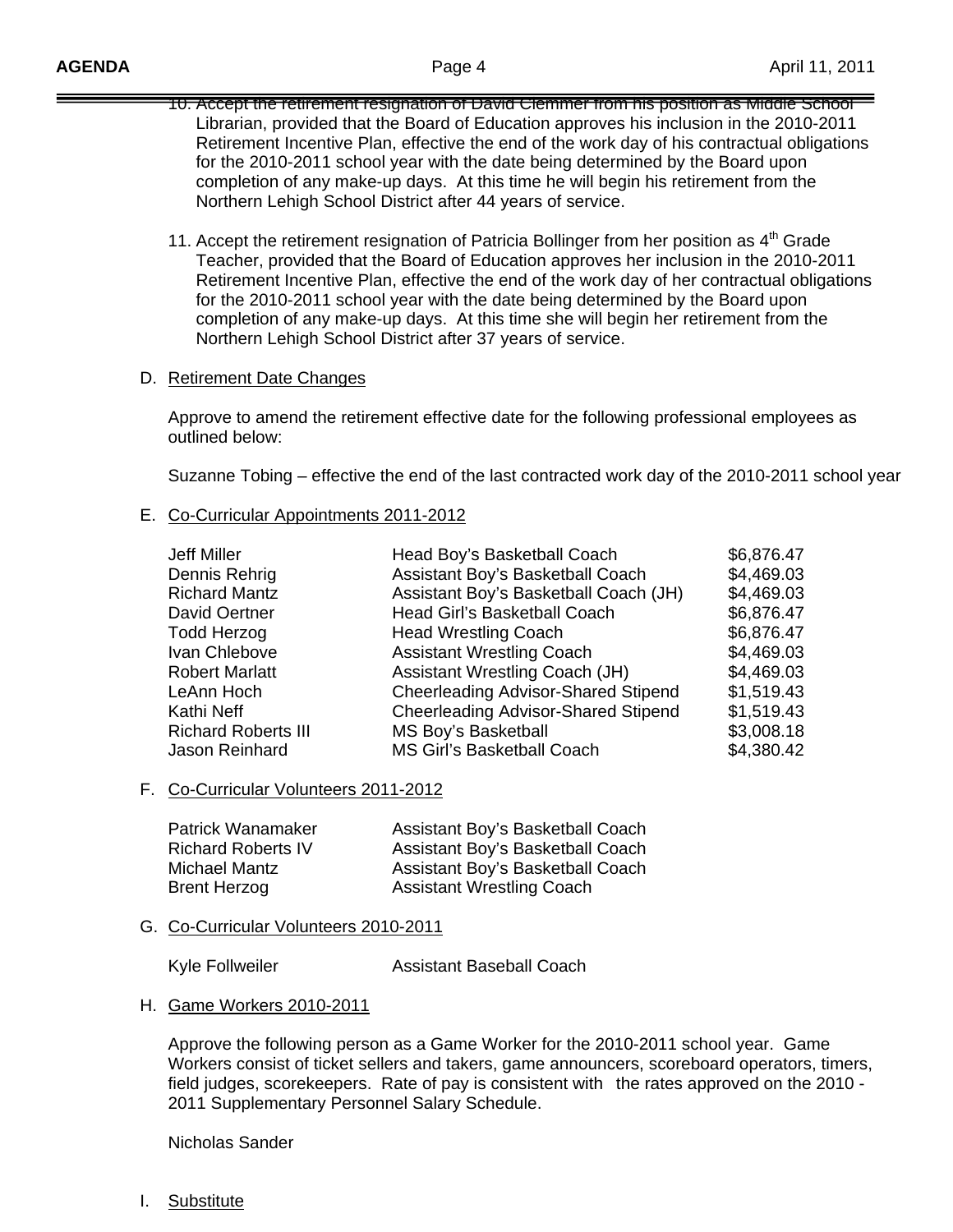### 1. Instructional

 Approve the following substitute teachers for the 2010-2011 school year at the 2010-2011 substitute teacher rates as approved on the Supplementary Personnel Salary Schedule:

 Jacob Bushner\* – Technology Education **\*Pending verification of missing personnel file items** 

### 2. Non-Instructional

a. Approve the following individual as a substitute clerical and teacher aide for the 2010- 2011 school year at the 2010-2011 substitute rate as approved on the Supplementary Personnel Salary Schedule:

Deborah Handwerk

b. Approve the following individual as a substitute cook's helper for the 2010-2011 school year at the 2010-2011 substitute rate as approved on the Supplementary Personnel Salary Schedule:

Deborah Handwerk

c. Approve the following individual as a substitute custodian for the 2010-2011 school year at the 2010-2011 substitute rate as approved on the Supplementary Personnel Salary Schedule:

Jody Remaley

## **V. CONFERENCES**

A. Jeffrey Bachman – PowerSchool University – June 26 - 30, 2011 – Chicago, IL – Registration: \$2,000.00, Lodging: \$826.26, Travel: \$619.94, Meals: \$100.00 – Total Approximate Cost: \$3,546.20 – Funding: Superintendent's Budget **(Attachment #4)**

## **VI. POLICY**

## A. Homebound Instruction

It is recommended that he Board of Education grant homebound instruction for an 11<sup>th</sup> grade student, Student No. 1290080, for five hours per week, effective March 30, 2011 and continuing until May 4, 2011.

## **VII. CURRICULUM AND INSTRUCTION**

A. Approve administration to enter into a partnership agreement with Lehigh Carbon Community College in order to provide our students with greater options to earn concurrent high school/college credit. The term of the Dual Enrollment Partnership Proposal between Northern Lehigh School District and Lehigh Carbon Community College will be from August 20, 2011 – June 30, 2012. **(Attachment #5)**

## **VIII. OLD BUSINESS**

## **IX. NEW BUSINESS**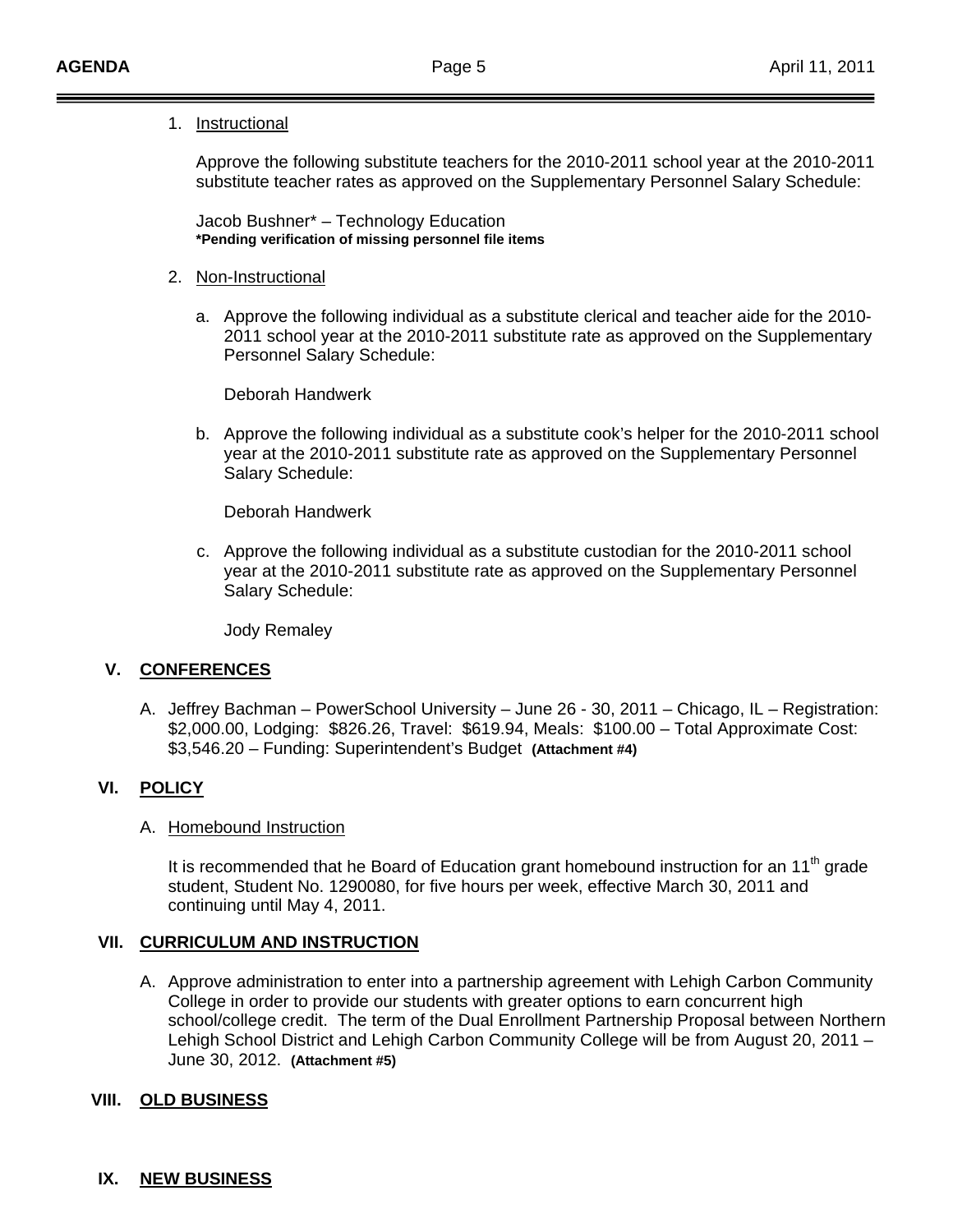A. RESOLVED, the Board of Education approves the Resolution Opposing Senate Bill 1, as presented. **(Attachment #6)**

## **X. FINANCIAL (A)**

A. Lehigh Career & Technical Institute 2011-2012 Budget

Approve a resolution regarding the Lehigh Career & Technical Institute general fund budget and Academic Center expenditures for the 2011-2012 school year. The general fund budget total is \$22,695,820.00 an increase of \$527,240 or 2.38%. Northern Lehigh School District's portion of the 2011-2012 general fund budget is \$955,392.12. The expenditures for the Academic Center Budget for the period of July 1, 2011 through June 30, 2012 total \$1,329,830.00 an increase of \$81,830.00 or 6.56%. A copy of the budget was distributed at the March 14, 2011 school board meeting.

## **X. FINANCIAL (B)**

- A. Approve the Following Financial Reports:
	- 1. NLMS Student Activities Account month of March 2011
	- 2. NLHS Student Activities and Scholarship Acct for the month of March 2011
- B. Approve the Following List of Bills:
	- 1. General Fund month of March & April
	- 2. Cafeteria Fund month of March
	- 3. Athletic Fund month of March
	- 4. Refreshment Stand month of March
	- 5. Construction Fund month of March
- C. Approve the submission of PlanCon I to the Pennsylvania Department of Education for the additions and alternation to Slatington Elementary School. **(Attachment #7)**
- D. Approve to enter into an agreement with Gorman & Associates, for auditing services for the years ending June 30, 2011, 2012 and 2013. **(Attachment #8)**
- E. Approve renewal of a three year service agreement (July 1, 2011 June 30, 2014) with SimplexGrinnell for monitoring of fire alarm systems at all 4 district school buildings, the maintenance garage and field house in the amount of \$2,180.00 per year. Further approve SimplexGrinnell for annual inspections of fire alarm systems at the 4 district school buildings, the maintenance garage and field house in the amount of \$6,177.00 per year. **(Attachment #9)**
- F. Approve a three year service agreement (July 1, 2011 June 30, 2014) with Physio Control for yearly inspection and one Lithium battery replacement of the district's AED machines located in the 4 district school buildings and the field house. Total cost is \$5,195.00 for three years of service; billed yearly at a rate of \$1,731.66 per year. **(Attachment #10)**
- G. Approve a three year service agreement (July 1, 2011 June 30, 2014) with Altronics Security Systems for monitoring of burglar alarm systems and recorded openings/closings for the 4 district school buildings and field house. Total cost for service for the 2011-2012 school year is \$2,730.25, \$2,821.25 for the 2012-2013 and \$2,915.00 for the 2013-2014 school year. **(Attachment #11)**
- H. Approve to designate Fund Balance ending June 30, 2010 as follows:
	- 1. Unreserved, Designated For: